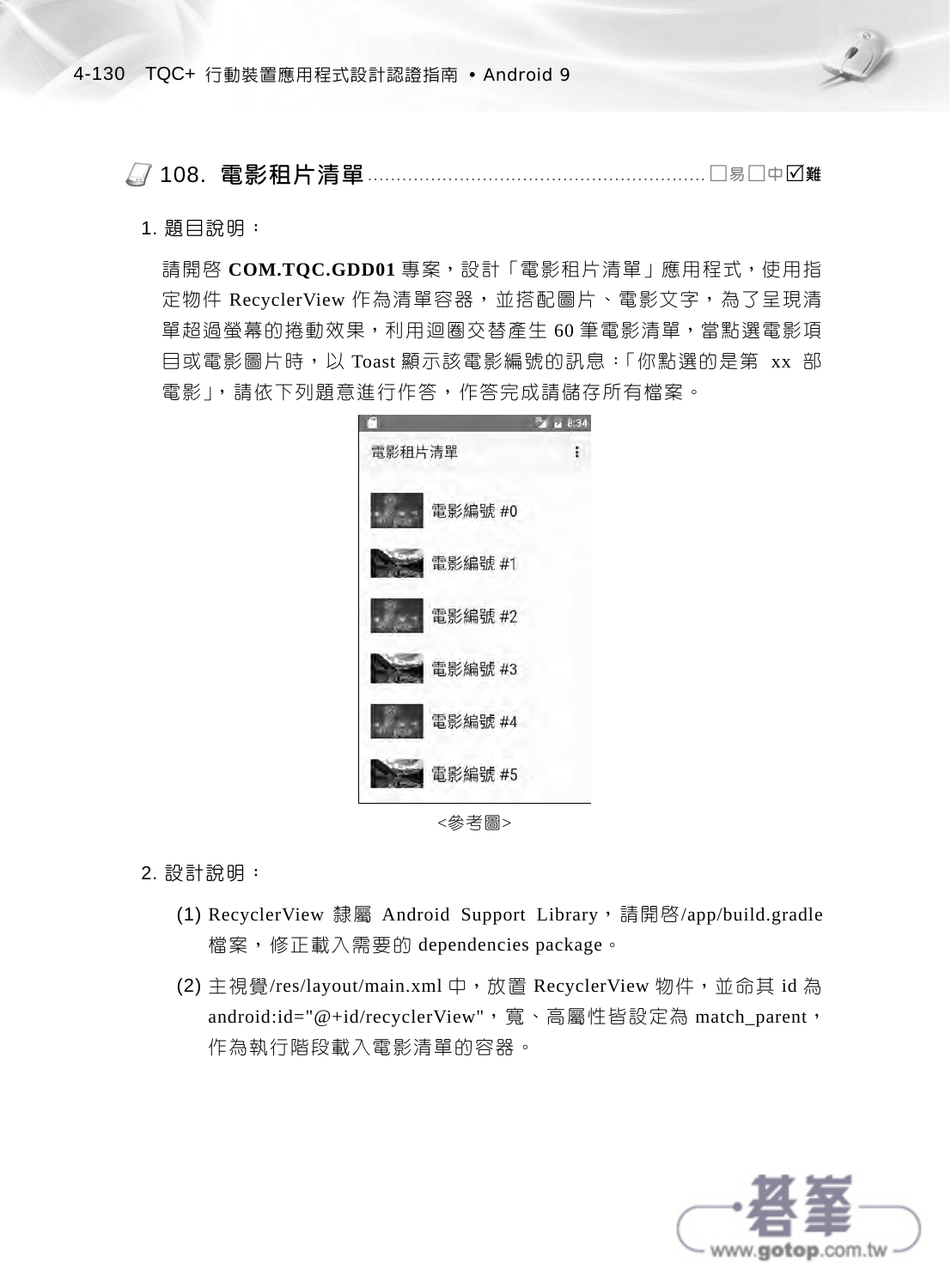(3) 開啟主程式 GDD01.java,修改 initRecycleView()方法,使 RecyclerView 動態載入自定義之 HippoCustomRecyclerViewAdapter 物件 mAdapter, 包含自訂 UI text\_row\_item.xml,為了呈現清單超過螢幕的捲動效果, 利用迴圏交替產生 60 筆電影清單,如下循環:

artificialtrees.jpg 圖片 | 電影編號 #0 mountains.jpg 圖片 | 電影編號 #1 artificialtrees.jpg 圖片 | 電影編號 #2 mountains.jpg 圖片 | 電影編號 #3 artificialtrees.jpg 圖片 | 電影編號 #4 mountains.jpg 圖片 | 電影編號 #5

- (4) 修改 HippoCustomRecyclerViewAdapter.java 的 onBindViewHolder()事 件, 指派 ViewHolder 物件, 為每一個傳入的 ViewHolder 索引, 動態 載入每一部電影名稱(TextView)及圖片 Resource ID(ImageView)。
- (5) 修改 HippoCustomRecyclerViewAdapter.java, 設計 RecyclerView 中點 選 RecyclerView.ViewHolder 的項目,以 Toast 顯示訊息【你點選的是 第 xx 部電影】。

3. 執行結果參考畫面:

(1) 修正程式 RecyclerView 所需要的 Android Support Library,順利可顯示 編譯執行,且開啓/res/layout/main.xml 顯示正確的 RecyclerView 畫面。

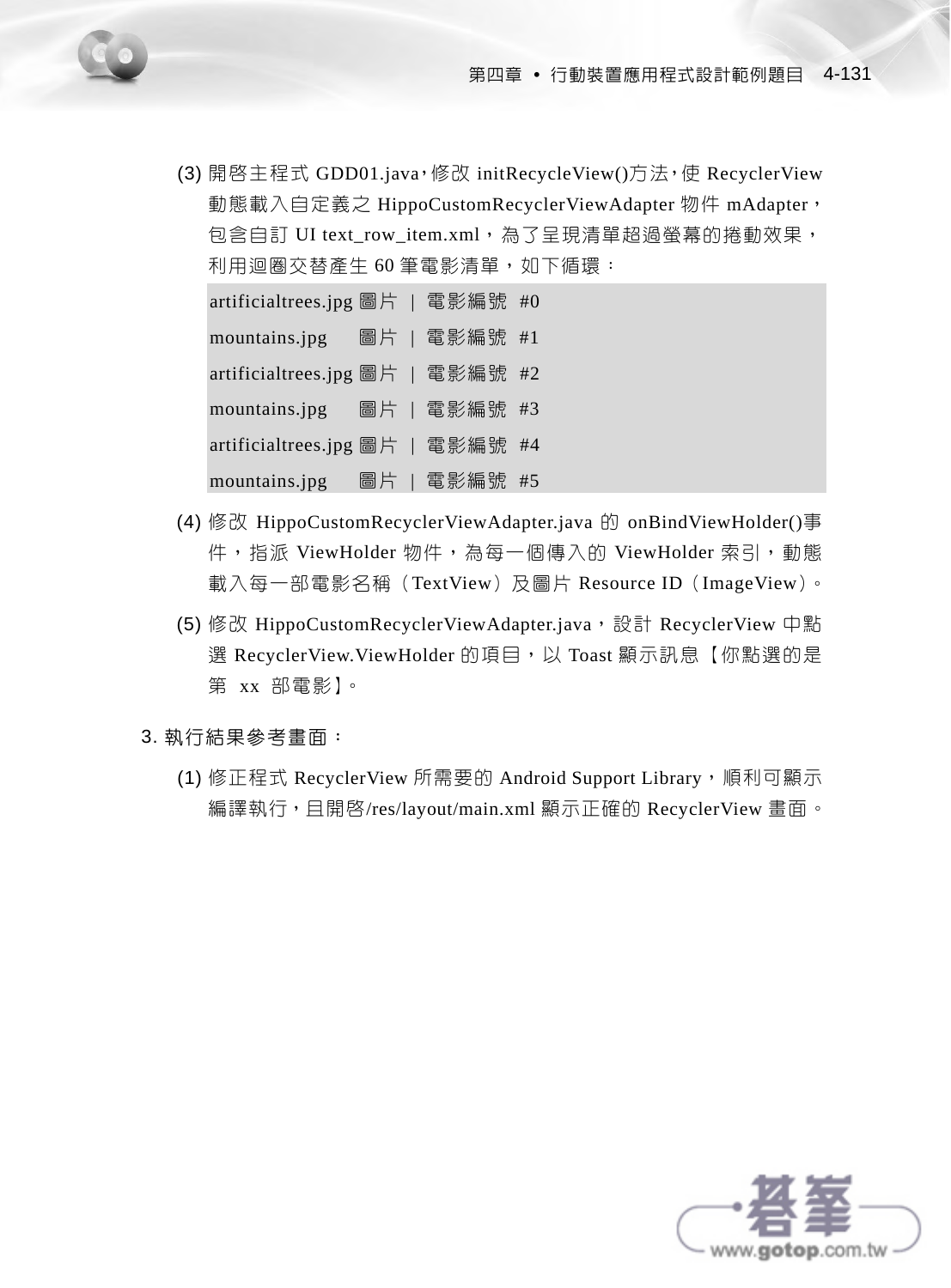

| Item 0                                         | 電影租片清單(RecyclerView) |   |
|------------------------------------------------|----------------------|---|
| Item 1<br>tem 2<br>Item 3<br>Item 4            |                      |   |
| Item 5<br>Item 6<br>Item 7<br>Item 8<br>Item 9 |                      |   |
|                                                |                      |   |
|                                                |                      |   |
|                                                |                      |   |
|                                                |                      |   |
|                                                |                      |   |
| ◁                                              | $\overline{O}$       | Π |

(2) 使 RecyclerView 動態載入自定義之 HippoCustomRecyclerViewAdapter 物件 mAdapter,包含自訂 UI text\_row\_item.xml,為了呈現清單超過螢 幕的捲動效果,利用迴圈交替產生 60 筆電影清單。



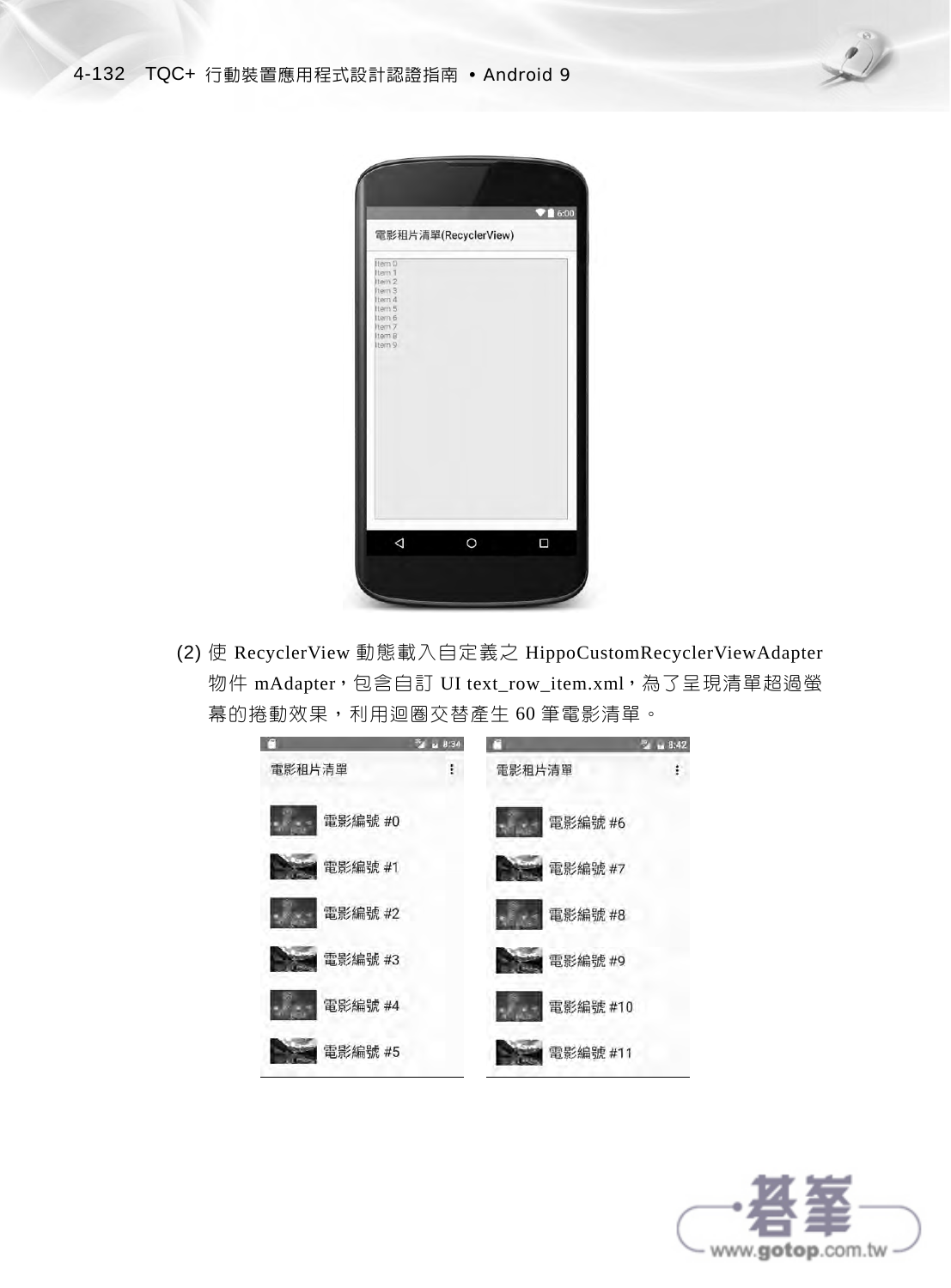(3) 設計 RecyclerView 中點選 RecyclerView.ViewHolder 的項目,以 Toast 顯示訊息【你點選的是第 xx 部電影】。



- 4. 自行測試程式是否達成下列結果:
	- (1) 修正程式 RecyclerView 所需要的 Android Support Library, 順利可顯示 編譯執行,且開啓/res/layout/main.xml 顯示正確的 RecyclerView 畫面。
	- (2) 使 RecyclerView 動態載入自定義之 HippoCustomRecyclerViewAdapter 物件 mAdapter,包含自訂 UI text\_row\_item.xml。
	- (3) 為了呈現清單超過螢幕的捲動效果,利用迴圈交替產生 60 筆電影清 單。
	- (4) 設計 RecyclerView 中點選 RecyclerView.ViewHolder 的項目,以 Toast 顯示訊息【你點選的是第 xx 部電影】。

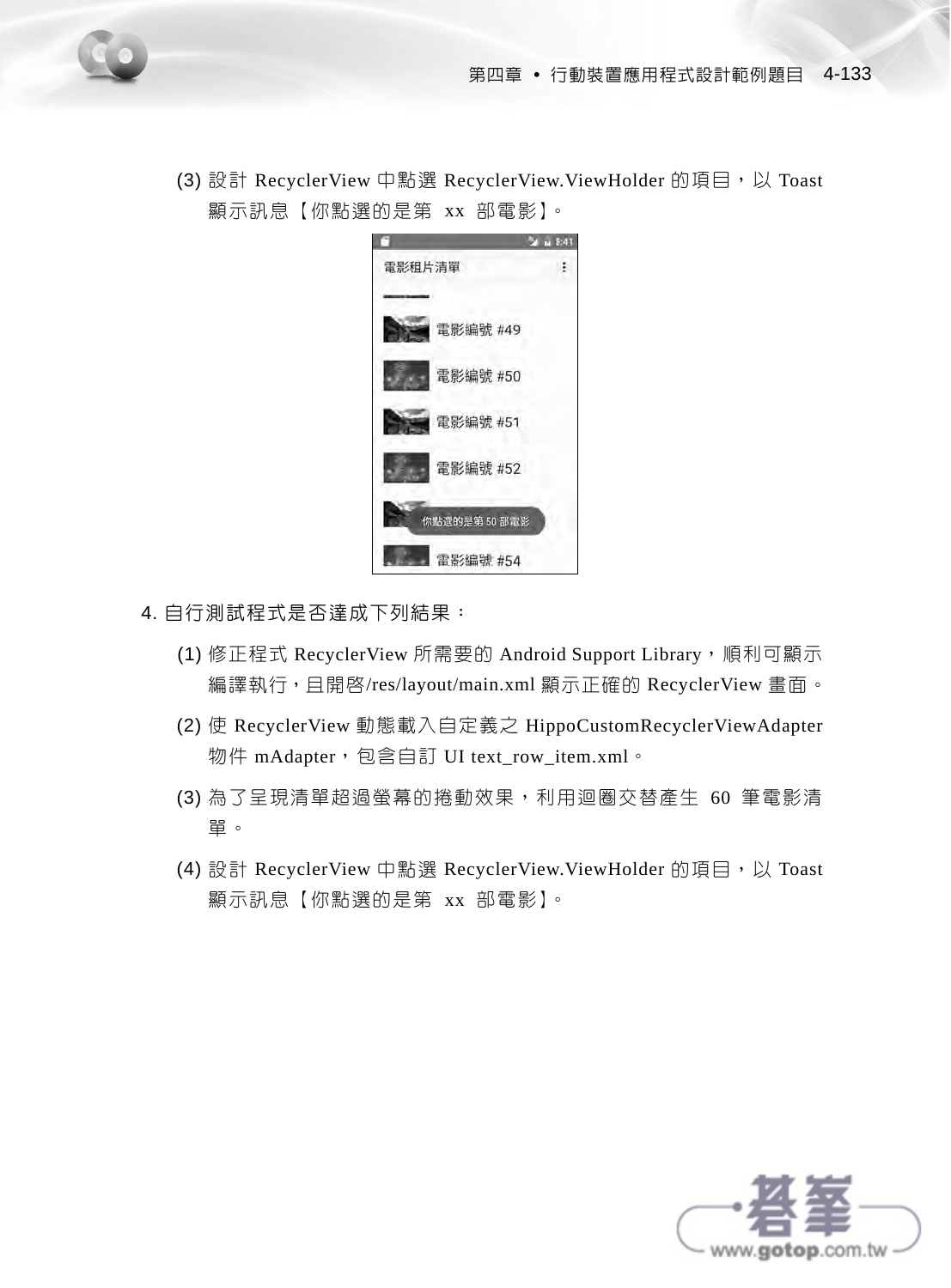

## 5. 評分項目:

| 項                                                                                                                      | 配分 | 得 |
|------------------------------------------------------------------------------------------------------------------------|----|---|
| (1) 修正程式 RecyclerView 所需要的 Android Sup-<br>port Library,順利可顯示編譯執行,且開啓<br>/res/layout/main.xml 顯示正確的 RecyclerView<br>書面 |    |   |
| RecyclerView 動 態 載 入 自 定 義 之<br>(2) 使<br>HippoCustomRecyclerViewAdapter 物件 mAdapter,<br>包含自訂 UI text_row_item.xml      |    |   |
| (3) 為了呈現清單超過螢幕的捲動效果, 利用迴圈交<br>替產生 60 筆電影清單                                                                             | 5  |   |
| (4) 設計 RecyclerView 中點選 RecyclerView.ViewHolder<br>的項目,以 Toast 顯示訊息【你點選的是第 xx 部<br>電影】                                 |    |   |
| 總                                                                                                                      | 20 |   |

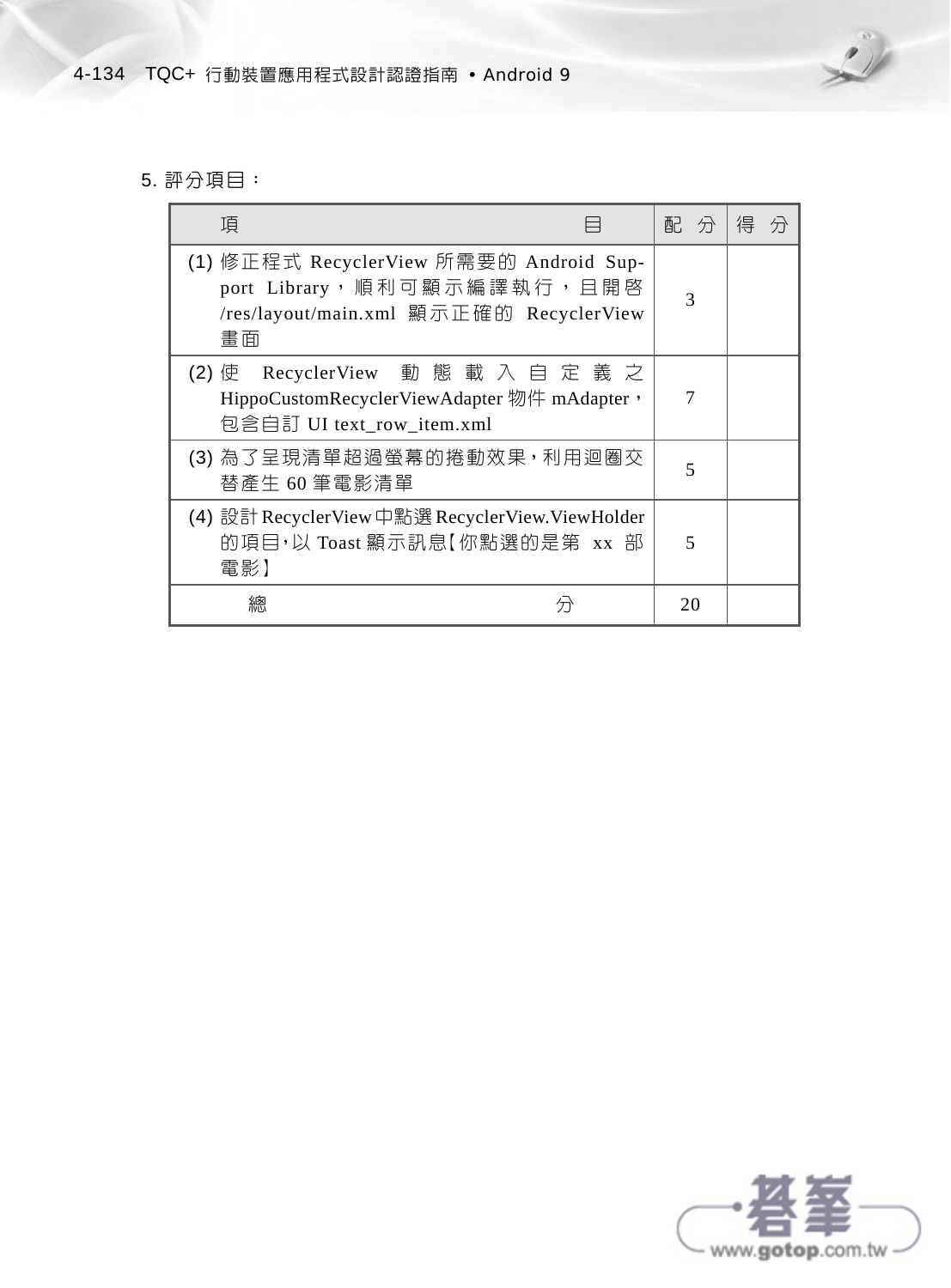

208. 檔案下載管理員....................................................... 易中<sup>難</sup>

1. 題目說明:

請開啟 **COM.TQC.GDD02** 專 案 , 設 計 「 檔 案 下 載 管 理 員 」。 使 用 DownloadManager ,下載指定網路位址圖檔,下載完成後開啟自訂的 Activity,並以 ImageView 顯示剛下載的圖片,請依下列題意進行作答,作 答完成請儲存所有檔案。



<參考圖>

2. 設計說明:

- (1) 請打開主程式,修改 startDownload()方法,加上利用 DownloadManager.Request 下載傳入的圖片網址的程式敘述,建立與初 始化 DownloadManager.Request 物件(變數為 request)。
- (2) 承設計說明(1), 指定 DownloadManager.Request 屬性為允許同時在 Wi-Fi 以及行動網路狀態下皆可下載圖檔。
- (3) 承設計說明(2),利用 DownloadManager 將建立的 DownloadManager.Request 加入下載佇列,並取得其下載識別碼(long 型別)存於 downloadReference 變數中。

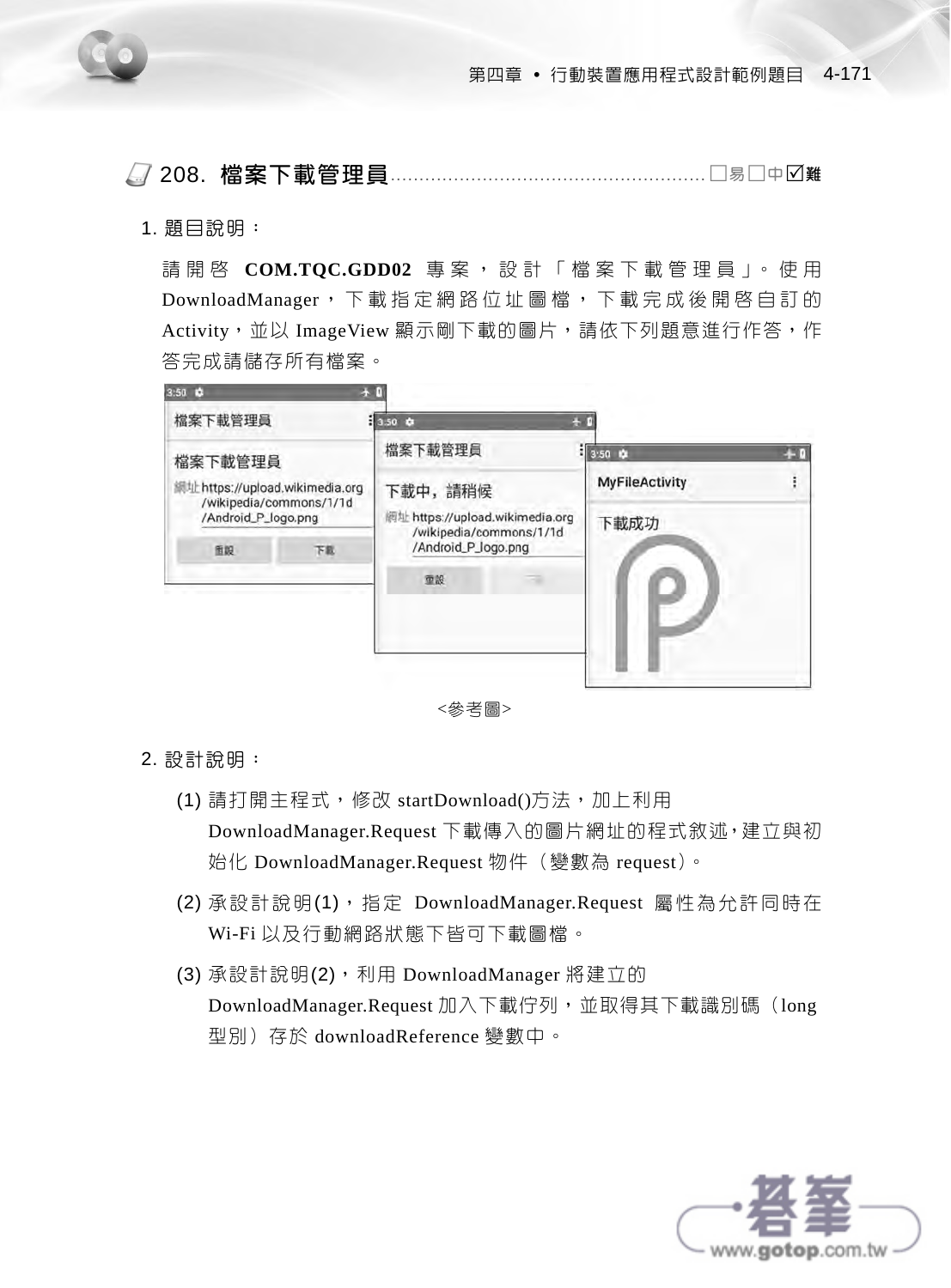

- (4) 請 開 啓 AndroidManifest.xml 檔 案 , 為 DownloadReceiver 加 入 intent-filter 訊息事件,捕捉 DownloadManager 下載完成之廣播訊息, 當下載圖檔完成後,被自訂的 BroadcastReceiver (DownloadReceiver) 接收。
- (5) 開 啓 DownloadReceiver.java 捕 捉 下 載 完 成 廣 播 訊 息 , 利 用 DownloadManager 與下載識別碼 (long 型別) 取得其下載之後的 Content URI 路徑。
- (6) 承設計說明(5), 將已下載的 Content URI 路徑,轉成字串儲存至 SharedPreferences 變數 Constants.EXTRA\_KEY\_DOWNLOAD\_FILE\_PATH 中,接著 DownloadReceiver 會開啟自訂的 MyFileActivity 頁面。
- (7) 請開啓 MyFileActivity.java,會發現已初始化的 ImageView 物件,自 SharedPreferences 取出 Constants.EXTRA\_KEY\_DOWNLOAD\_FILE\_PATH 字串變數,將之轉為 Uri 物件後,使用 Drawable.createFromStream() 方法將 Uri 轉成 Drawable 物件,置換 ImageView 圖檔。
- 3. 執行結果參考畫面:
	- (1) 執行程式,於 UI 佈局有兩個按鈕,按下「重設」按鈕會重設 EditText 裡圖檔網址,按下「下載」按鈕,將網址傳入下載佇列中,利用 DownloadManager 開始下載後,會立即關閉應用程式。

| $3.50 - 12$                                            |                         |  |
|--------------------------------------------------------|-------------------------|--|
| 檔案下載管理員                                                |                         |  |
| 檔案下載管理員                                                |                         |  |
| 網址 https://upload.wikimedia.org<br>/Android_P_logo.png | /wikipedia/commons/1/1d |  |
| 重設                                                     | 下数                      |  |
|                                                        |                         |  |
|                                                        |                         |  |
|                                                        |                         |  |
|                                                        |                         |  |
|                                                        |                         |  |
|                                                        |                         |  |
|                                                        |                         |  |

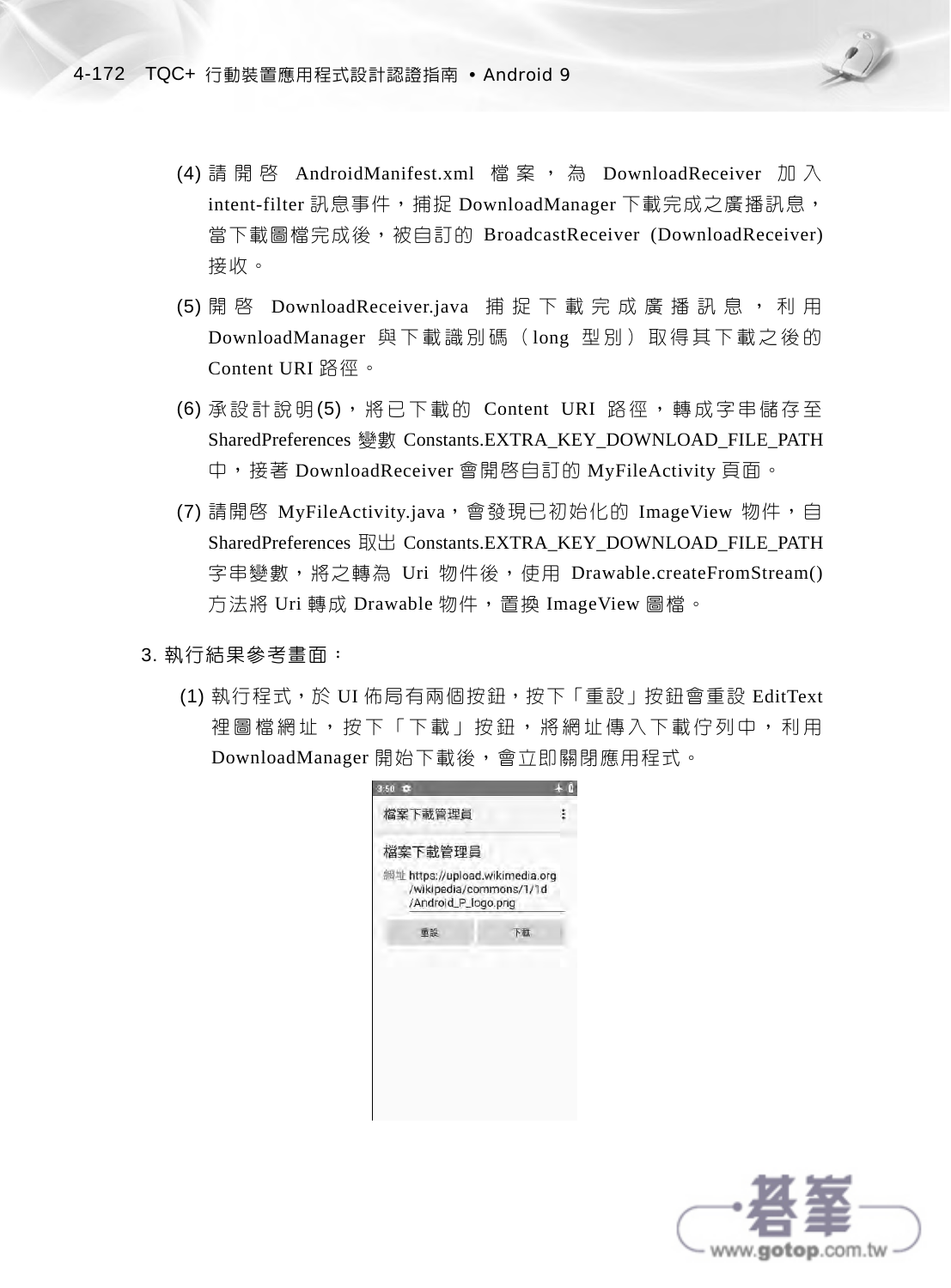(2) 完成下載網路圖檔後,開啓手機内建的 APP,可看見圖檔下載已完成 的狀態。



(3) 下載圖檔完成時,會自動開啓本程式,並打開 MyFileActivity 頁面, 以下載的圖檔取代之。



- 4. 自行測試程式是否達成下列結果:
	- (1) 執行程式,於 UI 佈局有兩個按鈕,按下「重設」按鈕會重設 EditText 裡圖檔網址,按下「下載」按鈕,將網址傳入下載佇列中,利用 DownloadManager 開始下載後,會立即關閉應用程式。
	- (2) 完成下載網路圖檔後,開啓手機内建的 APP,可看見圖檔下載已完成 的狀態。

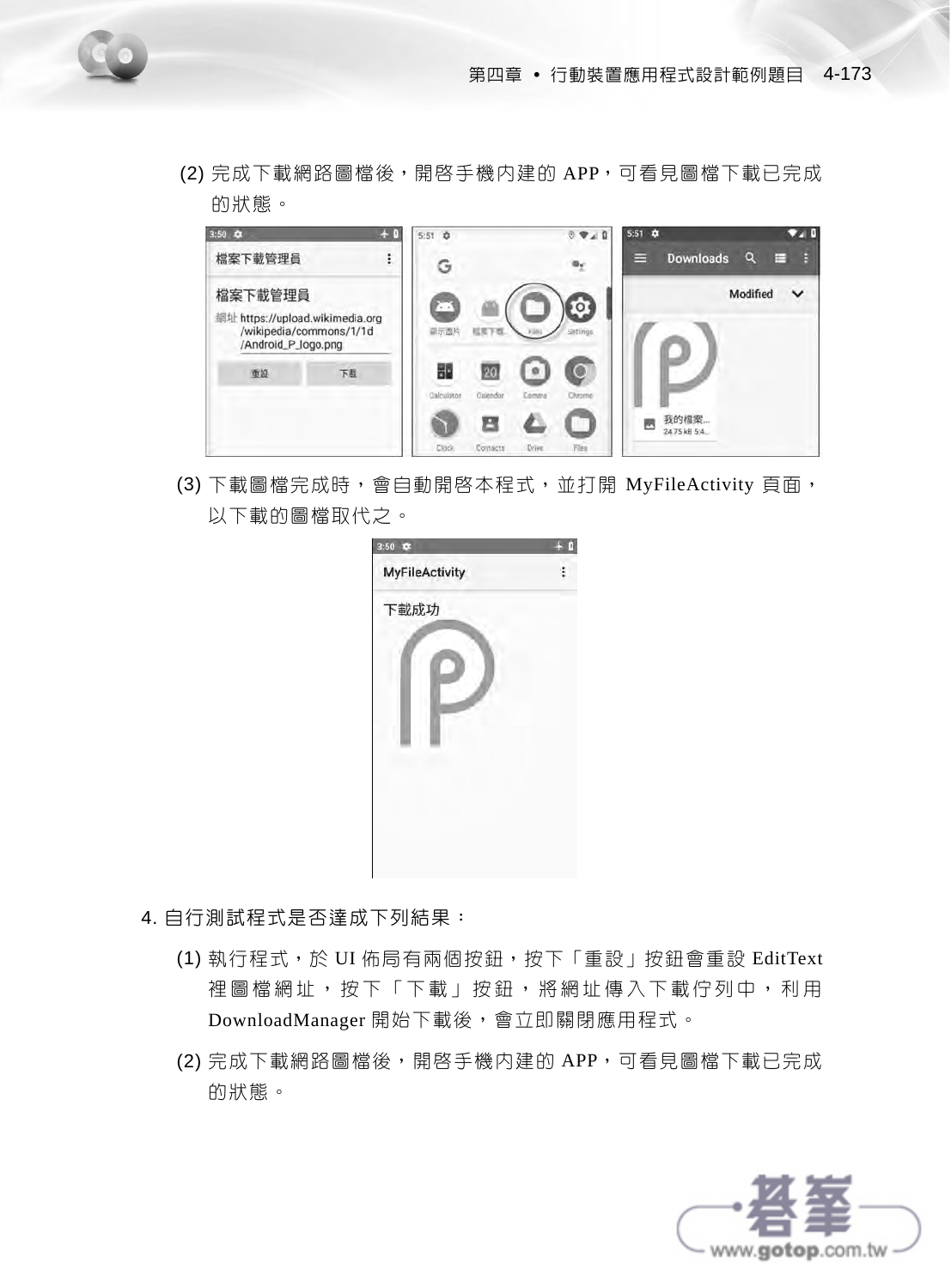

- (3) 下載圖檔完成時,會自動開啓本程式,並打開 MyFileActivity 頁面, 以下載的圖檔取代之。
- 5. 評分項目:

| 項                                                                   | 配 分 | 得<br>分 |
|---------------------------------------------------------------------|-----|--------|
| (1) 執行程式,於 UI 佈局有兩個按鈕,按下「重設」<br>按鈕會重設 EditText 裡圖檔網址                | 3   |        |
| (2) 按下「下載」按鈕,將網址傳入下載佇列中,利<br>用 DownloadManager 開始下載後, 會立即關閉應<br>用程式 | 5   |        |
| (3) 完成下載網路圖檔後, 開啓手機内建的 APP, 可<br>看見圖檔下載已完成的狀態                       | 9   |        |
| (4) 下載圖檔完成時,會自動開啓本程式,並打開<br>MyFileActivity 頁面, 以下載的圖檔取代之            | 8   |        |
|                                                                     | 25  |        |

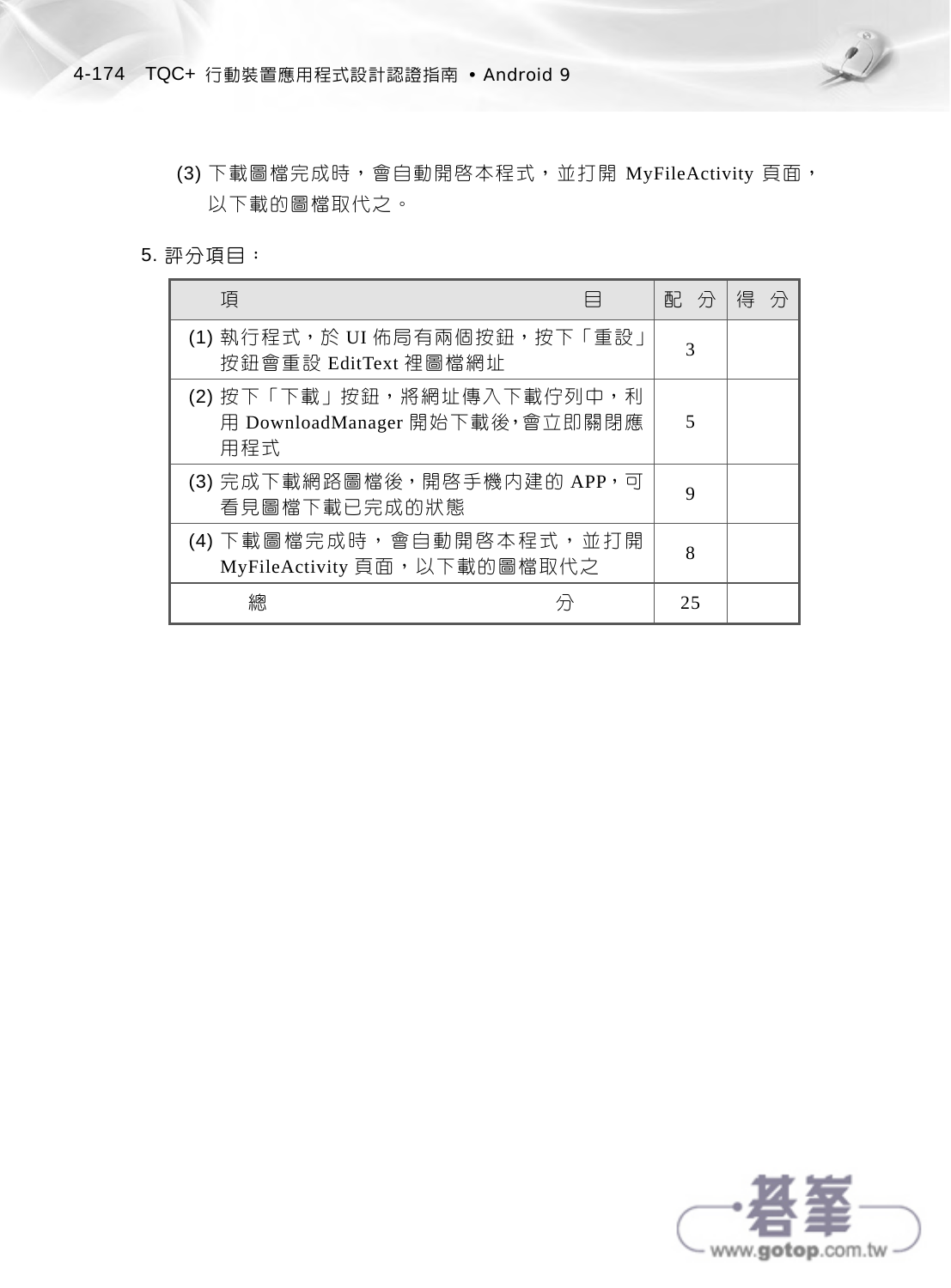

306. 接收 SMS .................................................................. 易中<sup>難</sup>

1. 題目說明:

請開啓 COM.TQC.GDD03 專案,設計「接收 SMS」的程式,程式一執行 時顯示【Waiting SMS】,在接收到由模擬器工具傳送的簡訊之後,即會將 儲存於本機內的圖片顯示於畫面上,請依下列題意進行作答,作答完成請儲 存所有檔案。



<參考圖>

2. 設計說明:

- (1) 請在 layout\image.xml 中, 加入一個 ImageView 元件, background 圖 片來源為 drawable 資料夾裡的圖檔 android\_118.png。
- (2) 在 AndroidManifest.xml 檔案中,增加設定如下:
	- a. 增加名稱為 android.permission.RECEIVE\_SMS 的 uses-permission。
	- b. 新增一個 Image 的 Activity。
	- c. 增加名稱 SMSreceiver 的 receiver, 並於此項内增加 android.provider.Telephony.SMS\_RECEIVED 的 intent-filter。

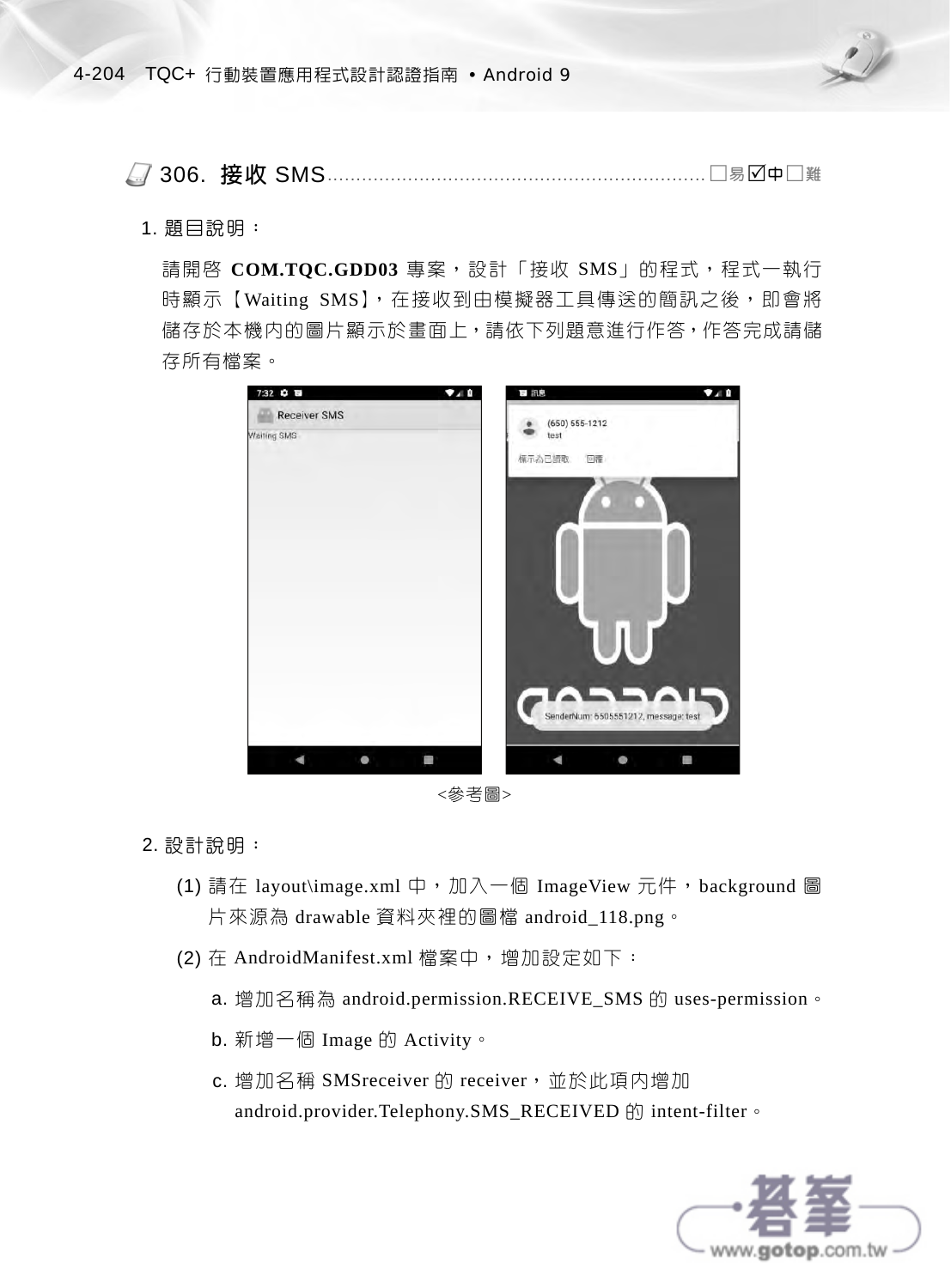- 
- (3) Image.java 中,請撰寫接收簡訊之程式。開啓模擬器工具,輸入電話 號碼及 SMS 訊息内容,模擬器接收到簡訊後,頁面顯示【Receiver SMS】及圖檔,並以 Toast 顯示【senderNum: xxx, message:yyy】將電 話號碼及 SMS 訊息內容分別代入 xxx 和 yyy,如第 3 點執行結果參考 畫面項目中的第(2)小項所示。
- ◆ 提示:此 Android 版本可以批准和拒絕 App 個別權限的要求,需同意 權限後方能正確執行。

| $7:47$ $Q$ $E$<br>920                                                        | 7:32 章 画<br>740     |
|------------------------------------------------------------------------------|---------------------|
| <b>Receiver SMS</b>                                                          | <b>Receiver SMS</b> |
| <b>WAS VETTA</b>                                                             | Waiting SMS         |
| 要允許「Receiver<br>$\left  \cdots \right $<br>SMS」傳送及查看簡<br>訊嗎?<br><b>挂绝 允許</b> |                     |
|                                                                              | 此App已被授予[接收簡訊]的權限!  |

- 3. 執行結果參考畫面:
	- (1) 使用模擬器工具發送簡訊,自行輸入傳送者電話及簡訊内容。